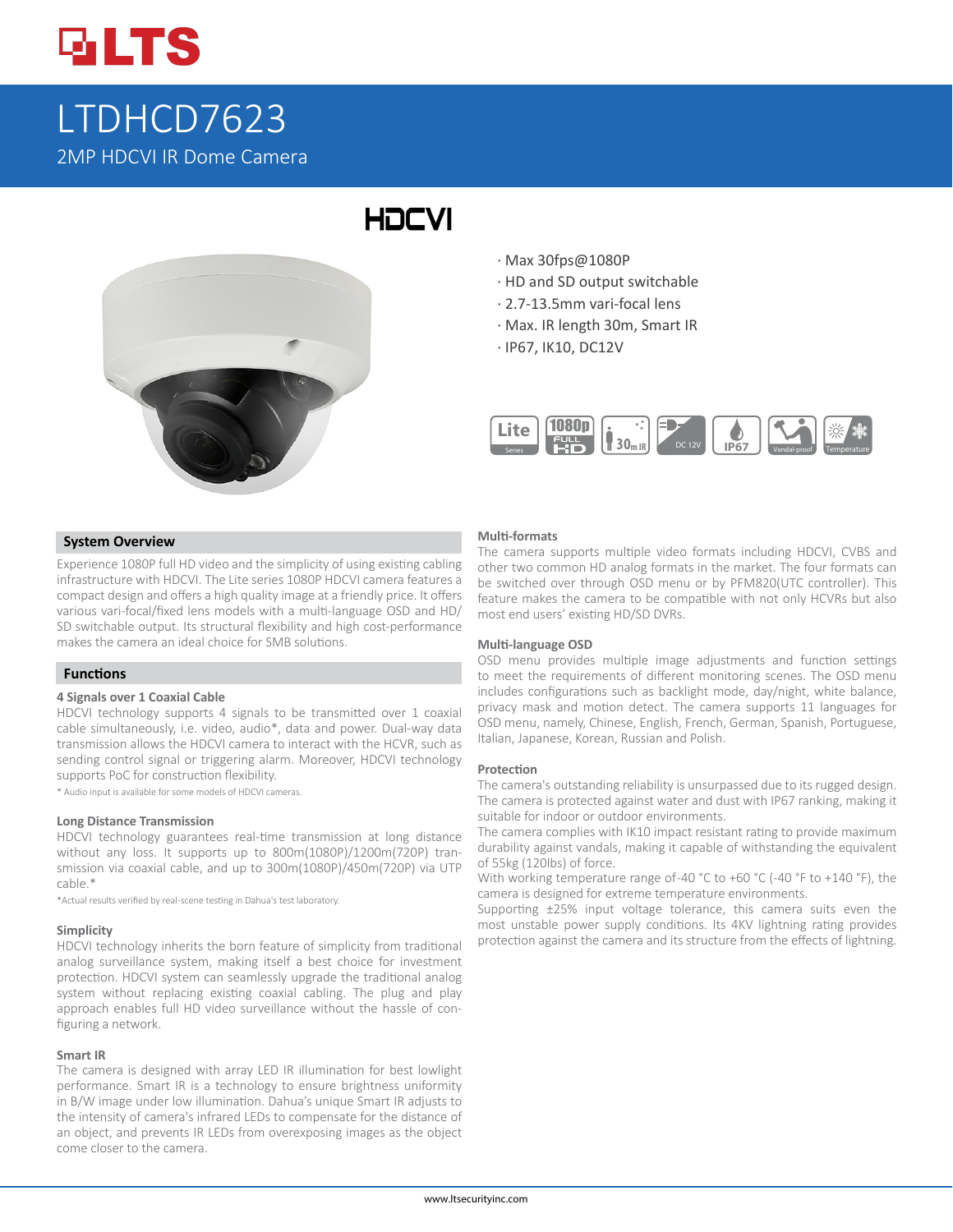## Lite Series | DH-HAC-HDBW1200R-VF

#### **Technical Specification**

### Camera

| Image Sensor                | 1/2.7" CMOS                                 |  |
|-----------------------------|---------------------------------------------|--|
| <b>Effective Pixels</b>     | 1920(H)×1080(V), 2MP                        |  |
| <b>Scanning System</b>      | Progressive                                 |  |
| Electronic Shutter Speed    | PAL: 1/25~1/100000s<br>NTSC: 1/30~1/100000s |  |
| Minimum Illumination        | 0.02Lux/F1.3, 30IRE, OLux IR on             |  |
| S/N Ratio                   | More than 65dB                              |  |
| <b>IR Distance</b>          | Up to 30m (98feet)                          |  |
| IR On/Off Control           | Auto / Manual                               |  |
| <b>IR LEDS</b>              | $\overline{2}$                              |  |
| Lens                        |                                             |  |
| Lens Type                   | Vari-focal lens / Fixed iris                |  |
| Mount Type                  | Board-in                                    |  |
| Focal Length                | $2.7 - 13.5$ mm                             |  |
| Max Aperture                | F1.3                                        |  |
| Angle of View               | H: 106°~30°                                 |  |
| <b>Focus Control</b>        | Manual                                      |  |
| <b>Close Focus Distance</b> | 200 <sub>mm</sub><br>7.87"                  |  |

#### DORI Distance

Note: The DORI distance is a "general proximity" of distance which makes it easy to pinpoint the right camera for your needs. The DORI distance is calculated based on sensor specification and lab test result according to EN 62676-4 which defines the criteria for Detect, Observe, Recognize and Identify respectively.

|           | <b>DORI</b>       | <b>Distance</b> |             |
|-----------|-------------------|-----------------|-------------|
|           | Definition        | Wide            | Tele        |
| Detect    | $25px/m$ (8px/ft) | 45m(148ft)      | 148m(486ft) |
| Observe   | 63px/m (19px/ft)  | 18m(59ft)       | 59m(194ft)  |
| Recognize | 125px/m (38px/ft) | 9m(30ft)        | 30m(97ft)   |
| Identify  | 250px/m (76px/ft) | 5m(15ft)        | 15m(49ft)   |

#### Pan / Tilt / Rotation

| Pan/Tilt/Rotation | Pan: $0^{\circ} \approx 355^{\circ}$<br>Tilt: $0^{\circ} \approx 75^{\circ}$<br>Rotation: $0^\circ \approx 355^\circ$ |
|-------------------|-----------------------------------------------------------------------------------------------------------------------|
| Video             |                                                                                                                       |
| Resolution        | 1080P (1920×1080)                                                                                                     |
| Frame Rate        | 25/30fps@1080P, 25/30/50/60fps@720P                                                                                   |
| Video Output      | 1-channel BNC high definition video output / CVBS<br>video output (Can switch)                                        |
| Day/Night         | Auto (ICR) / Manual                                                                                                   |
| OSD Menu          | Multi-language                                                                                                        |

| <b>BLC Mode</b>                           | BLC / HLC / DWDR                                                                                                                  |
|-------------------------------------------|-----------------------------------------------------------------------------------------------------------------------------------|
| <b>WDR</b>                                | <b>DWDR</b>                                                                                                                       |
| Gain Control                              | AGC                                                                                                                               |
| Noise Reduction                           | 2D                                                                                                                                |
| <b>White Balance</b>                      | Auto / Manual                                                                                                                     |
| Smart IR                                  | Auto / Manual                                                                                                                     |
| Certifications                            |                                                                                                                                   |
| Certifications                            | CE (EN55032, EN55024, EN50130-4)<br>FCC (CFR 47 FCC Part 15 subpartB, ANSI C63.4-2014)<br>UL (UL60950-1+CAN/CSA C22.2 No.60950-1) |
| Interface                                 |                                                                                                                                   |
| Audio Interface                           | N/A                                                                                                                               |
| Felectrical                               |                                                                                                                                   |
| Power Supply                              | 12V DC +25%                                                                                                                       |
| Power Consumption                         | Max 3.5W (12V DC, IR on)                                                                                                          |
| Environmental                             |                                                                                                                                   |
| <b>Operating Conditions</b>               | -40°C ~ +60°C (-40°F ~ +140°F) / Less than 90% RH<br>* Start up should be done at above-40°C (-40°F)                              |
| <b>Storage Conditions</b>                 | -40°C ~ +60°C (-40°F ~ +140°F) / Less than 90% RH                                                                                 |
| Ingress Protection & Vandal<br>Resistance | IP67 & IK10                                                                                                                       |
| Construction                              |                                                                                                                                   |
| Casing                                    | Aluminium                                                                                                                         |
| Dimensions                                | Φ122mm×88.9mm (Φ4.8"×3.5")                                                                                                        |
| Net Weight                                | 0.40kg (0.88lb)                                                                                                                   |
| <b>Gross Weight</b>                       | 0.55kg (1.21lb)                                                                                                                   |